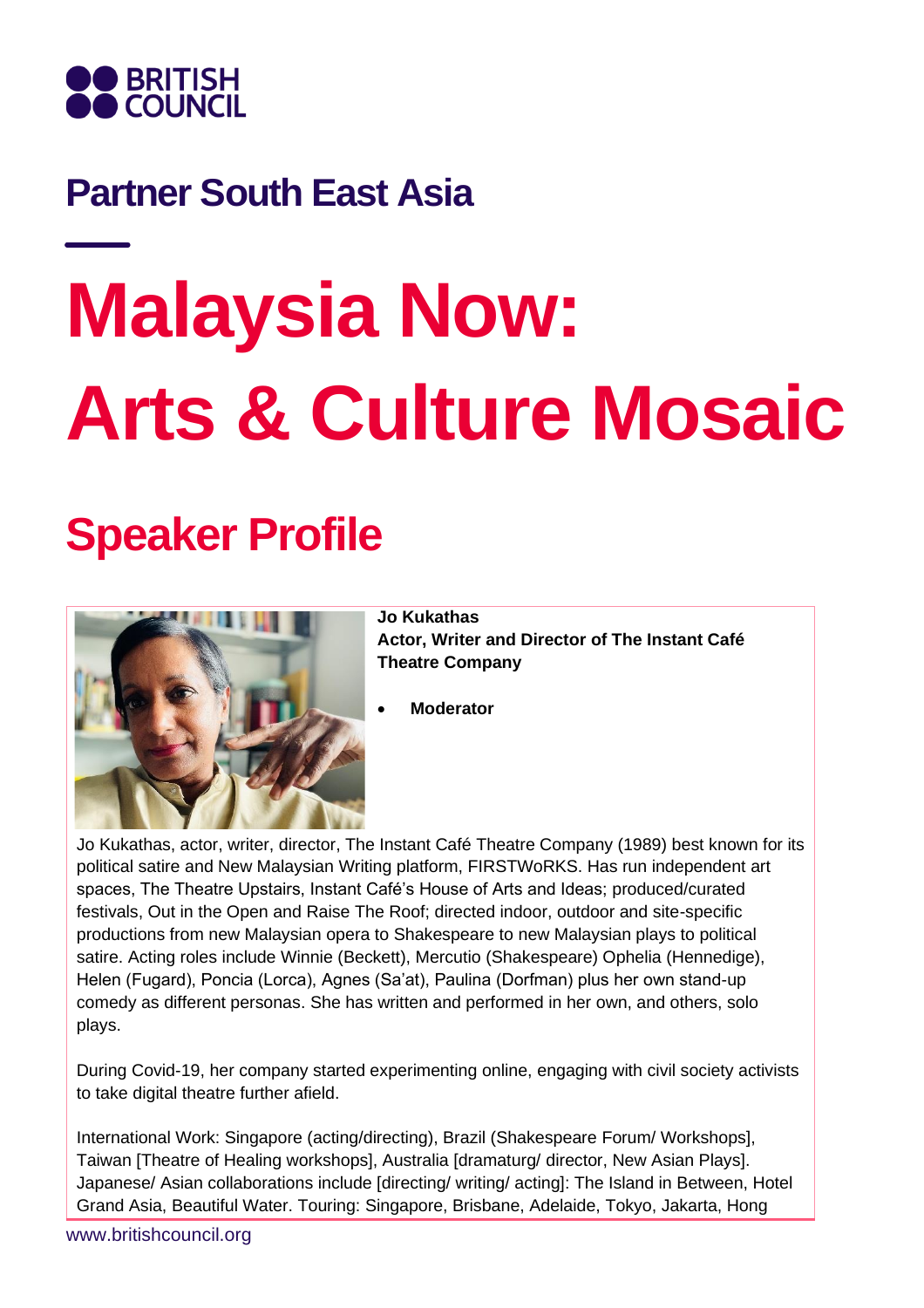Kong. Intra-cultural projects: Sutra, Pentas Projects, Rumah Anak Teater, Afghan refugee theatre company, Parastoo. Co-authored two art books for children. API Fellow (Asian Public Intellectual), DDS Fellow (De La Salle Democracy Discourse) Is YBeeee, the fictional Deputy Minister of Moral Panic.



#### **Jazreel Goh Director of British Council Malaysia**

• **Opening Remarks**

Jazreel joined British Council China in June 2004 where she led on the UK's largest education marketing and partnership initiatives in mainland China.

Jazreel Goh has worked in various organisations in Malaysia, Australia, as well as Hong Kong in the areas of brand management, corporate planning and investment, international education consultancy, as well as in intellectual property licensing.

In 2011 she set up British Council's Education Intelligence Unit – the first e-marketing platform dedicated to international education research for the industry globally. In 2013, she led the development and launched the UK's flagship outward mobility programme - Generation UK which has since led to a 104% growth in British students to China. During her tenure, the UK became one of the largest providers of transnational education in China and the first country to initiate a multi-lateral education collaboration platform bringing together institutional partners from UK, China and BRI countries on co-funded projects.

Jazreel Goh was born in Malaysia and after completing her secondary school in Malaysia and senior secondary school in Singapore, left for further studies in Melbourne, Australia. She graduated with a Bachelor of Arts from Monash University and was awarded the Equity and Merit Scholarship by the Australian Government to undertake her Master of Arts in Applied Linguistics. She was awarded an MBE in 2017 for her services to UK education in China.

Jazreel returned to Malaysia in September 2020 to take up the role as Director for British Council Malaysia.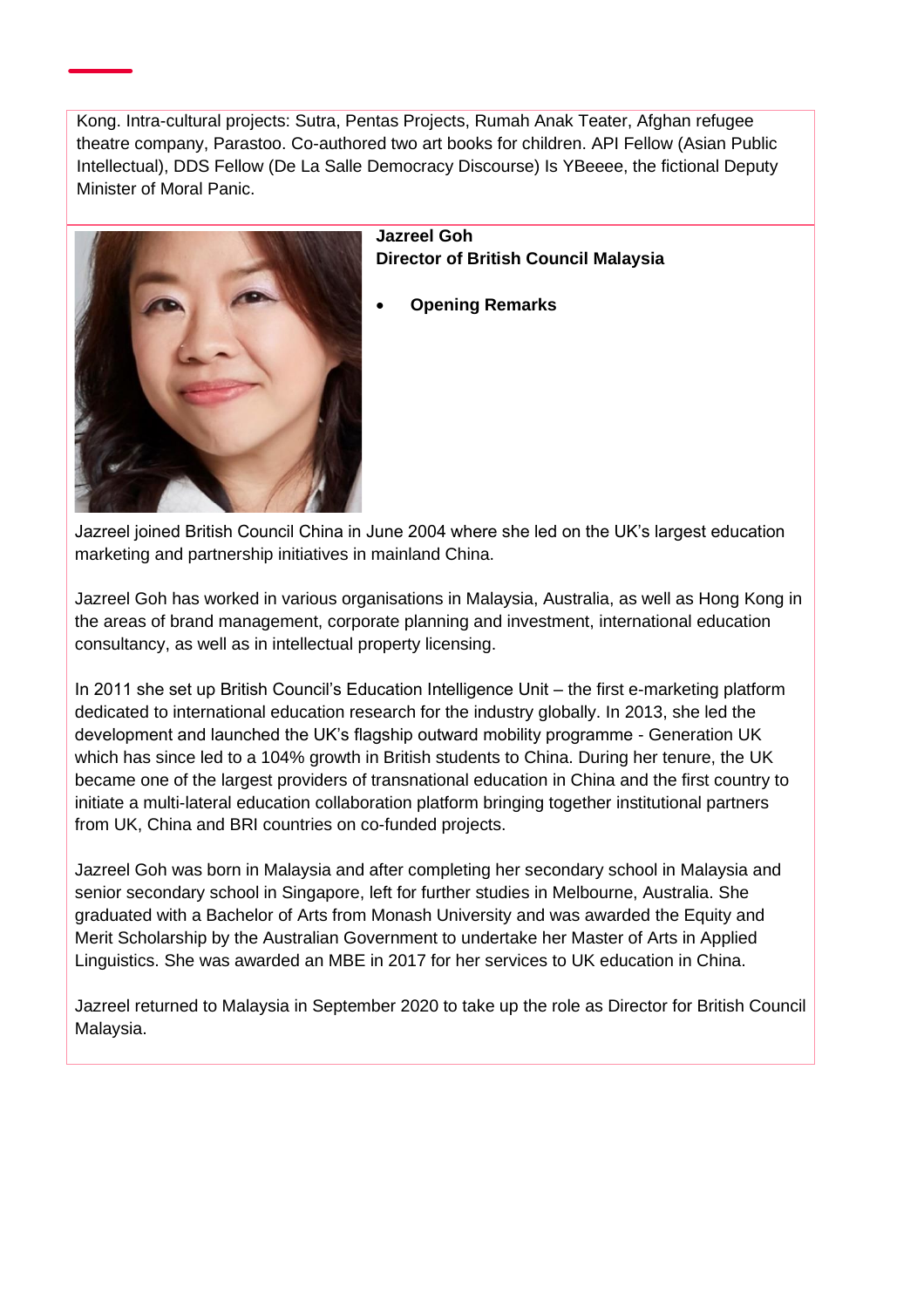

**Izan Satrina Mohd Sallehuddin Founding Chief Executive of Creative Economy Development Agency (CENDANA)**

• **Keynote Speaker**

Izan Satrina Mohd Sallehuddin is the founding chief executive of CENDANA, a unit under the MyCreative Ventures Sdn. Bhd. (wholly owned company of Minister of Finance Incorporated) which reports to the Ministry of Communications and Multimedia Malaysia. CENDANA was created to enhance Malaysia's cultural and creative ecosystem by Energising the Arts, Empowering the Communities and Reorganising Structures and Policies. Its aim is for Malaysia to be known for its great arts and artists and eventually transform arts and culture into a true economic driver for the country.

Izan served on various industry development committees and was part of the KL Biennale Committee for the National Visual Arts Gallery, Performing Arts Committee for the National Creative Industry Policy, as well as the organize and committee member of The Royal Arts Gala Fund. Both groups are governed by the Ministry of Tourism and Culture Malaysia. She was a speaker at the Producers Academy Brussels, Performing Arts Market Seoul, Australia Performing Arts Market Brisbane, ASEAN-Korea Culture and Arts Forum, IETM Melbourne, and had facilitated the Korea-Malaysia Connection Programme between Korea Arts Management Services and National Department for Culture and Arts.

In addition to that, she was instrumental in working with the Government of Malaysia in creating a Creative Entrepreneurship Hub called Borneo744 in Sarawak, Malaysia. She is a nominee for The Malaysian Women's Weekly Great Women of Our Time 2013 in recognition of outstanding career achievements and contributions to society in the category of Arts and Media, the top 10 National Women Entrepreneurs Award 2014 nominees and Prestige 40 under 40 for her contribution to the nation's economy and her role as a female entrepreneur.

She is also a founding member of the Arts, Live Events and Festival Association of Malaysia. Whilst leading CENDANA, she also currently serves as a Council Member at the Tourism, Arts and Culture Council for the Federal Territories and a Board of Trustee for Yayasan Perintis.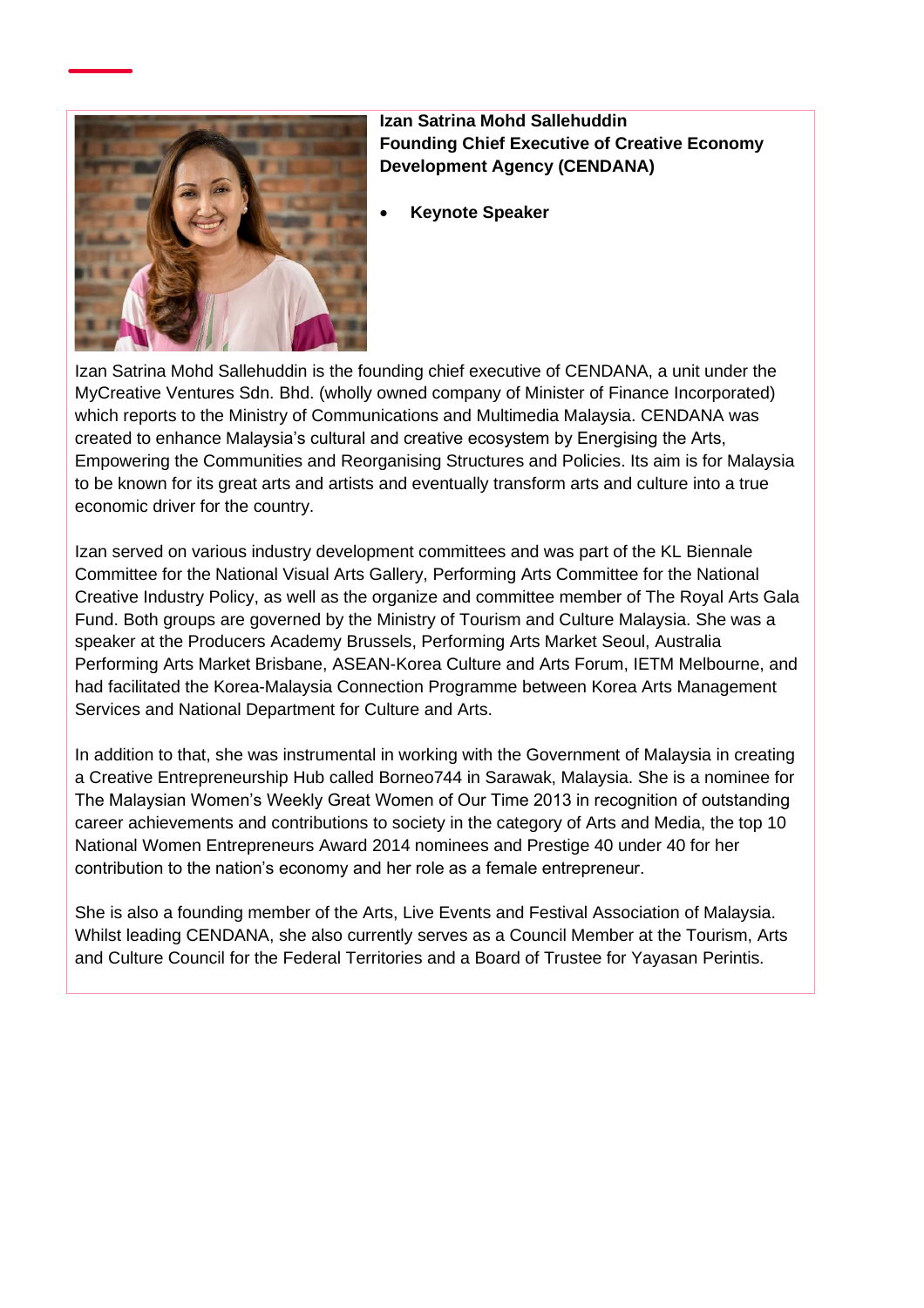

#### **Christopher Thomas Allen Founder and Creative Director of The Light Surgeons**

• **Session Speaker**

Christopher Thomas Allen is the founder and creative director of media arts studio The Light Surgeons. His work crosses a range of different media and manifests itself in various forms. He works as a creative producer, director editor and audio-visual artist to create artistic work in moving images that can be viewed as films, installations and live performances.

His work has been broadcast on national TV, presented in national museums and cultural institutes and countless film and music festivals worldwide. Alongside his artistic practice, he has designed and directed many ground-breaking interactive experiences for a wide range of commercial clients over the last 25 years.

Through his performative collaborations as The Light Surgeons, he has helped to pioneer the practice of "live cinema" through the creation of a series of critically acclaimed, feature-length audio-visual live performances that have toured internationally which combine documentary film, real-time visuals and live and electronic music to explore a range of themes and subject matter.



#### **Pauline Fan, Writer, Literary Translator, Cultural Researcher and Creative Director of PUSAKA**

• **Session Speaker**

Pauline Fan is a writer, literary translator and cultural researcher. Her translations from German to Malay include works by Bertolt Brecht, Immanuel Kant, Rainer Maria Rilke and Paul Celan. Her English translation of poems by Sarawak poet Kulleh Grasi, Tell Me, Kenyalang (Circumference Books, 2019), was shortlisted for the 2020 National Translation Award in Poetry, and longlisted for the Best Translated Book Awards 2020. She is the Creative Director of cultural organisation PUSAKA, and Director of the George Town Literary Festival.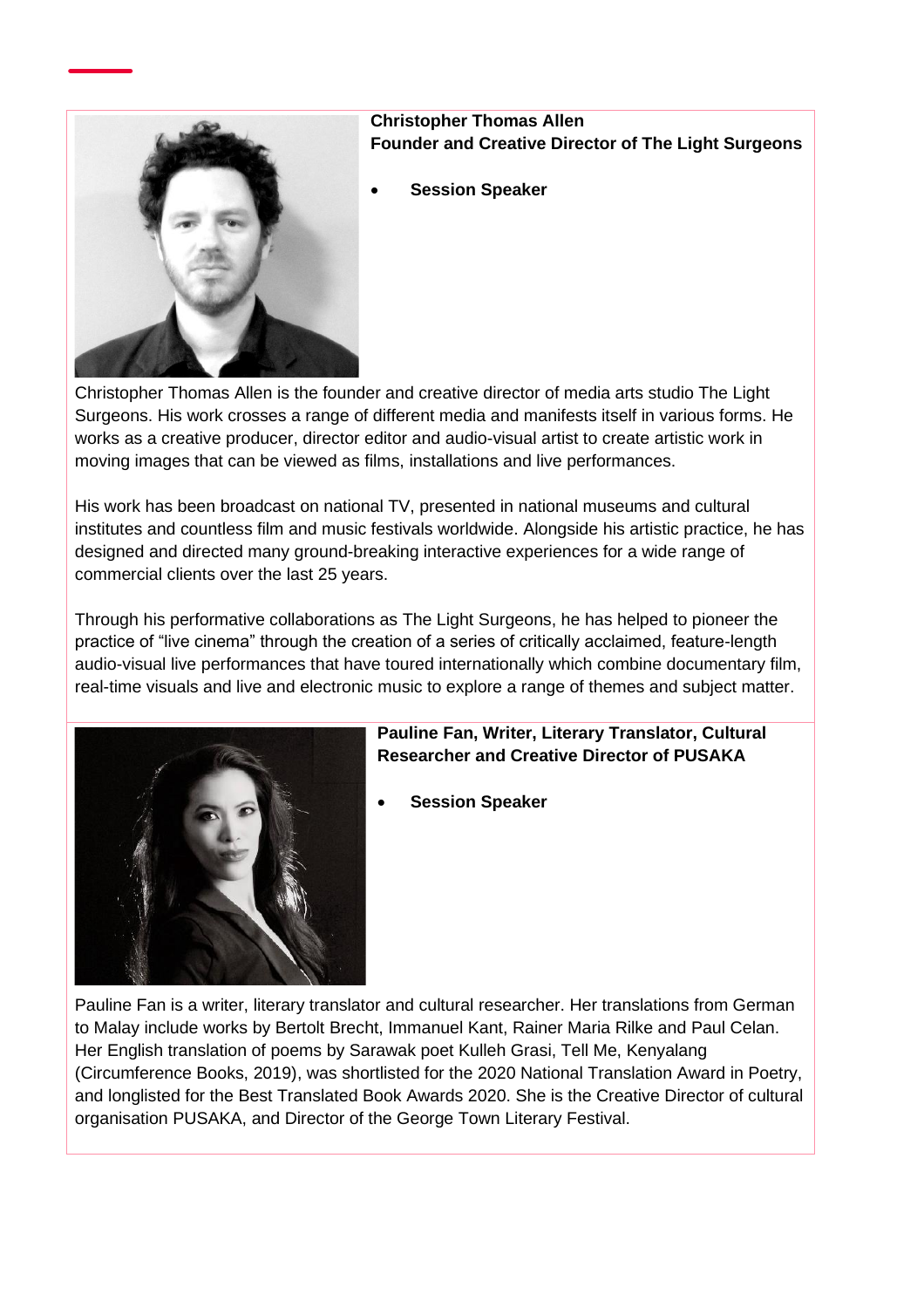

#### **Ng Chor Guan Co-Founder of Toccata Studio**

• **Session Speaker**

Ng Chor Guan, the co-founder of Toccata Studio, renowned Malaysian composer, sound designer, active thereminist, improviser, educator, and cyclist. A familiar face in many international arts festivals across the continents, Guan is a prolific artist whose diverse body of work is rooted in the contemporaneous currents of technology and yet proves to transcend categories in the performing arts.

Ng Chor Guan is demonstrative in his belief of the arts as a world-changing force: his work is often interactive and engages his audience in participation via literal means and artistic renditions. His most recent project with Toccata Studio, titled '2020', is a project five years long: a multidisciplinary performance powered by the concepts of multiple futures and time travel, 2020 is both a meditation on the future and an active progression into the future.

Chor Guan is also a guest lecturer in University Malaya. He has also produced 11 albums of his original composition.



**Dr Tom Fleming Director of Tom Fleming Creative Consultancy**

• **Session Speaker**

Dr Tom Fleming is a leading global authority on the creative economy, cultural policy and the role of creativity and culture for sustainable city-making. He is Director of Tom Fleming Creative Consultancy, which works in every global region to develop cultural and creative strategies for nations, regions and cities. His work includes baseline mapping of the cultural and creative industries, situation analysis to understand the creative and cultural potential and shape strategy, and targeted consultancy for creative clusters and cultural infrastructure. In ASEAN, he has been working to develop cultural city profiles and to identify the strategic opportunities for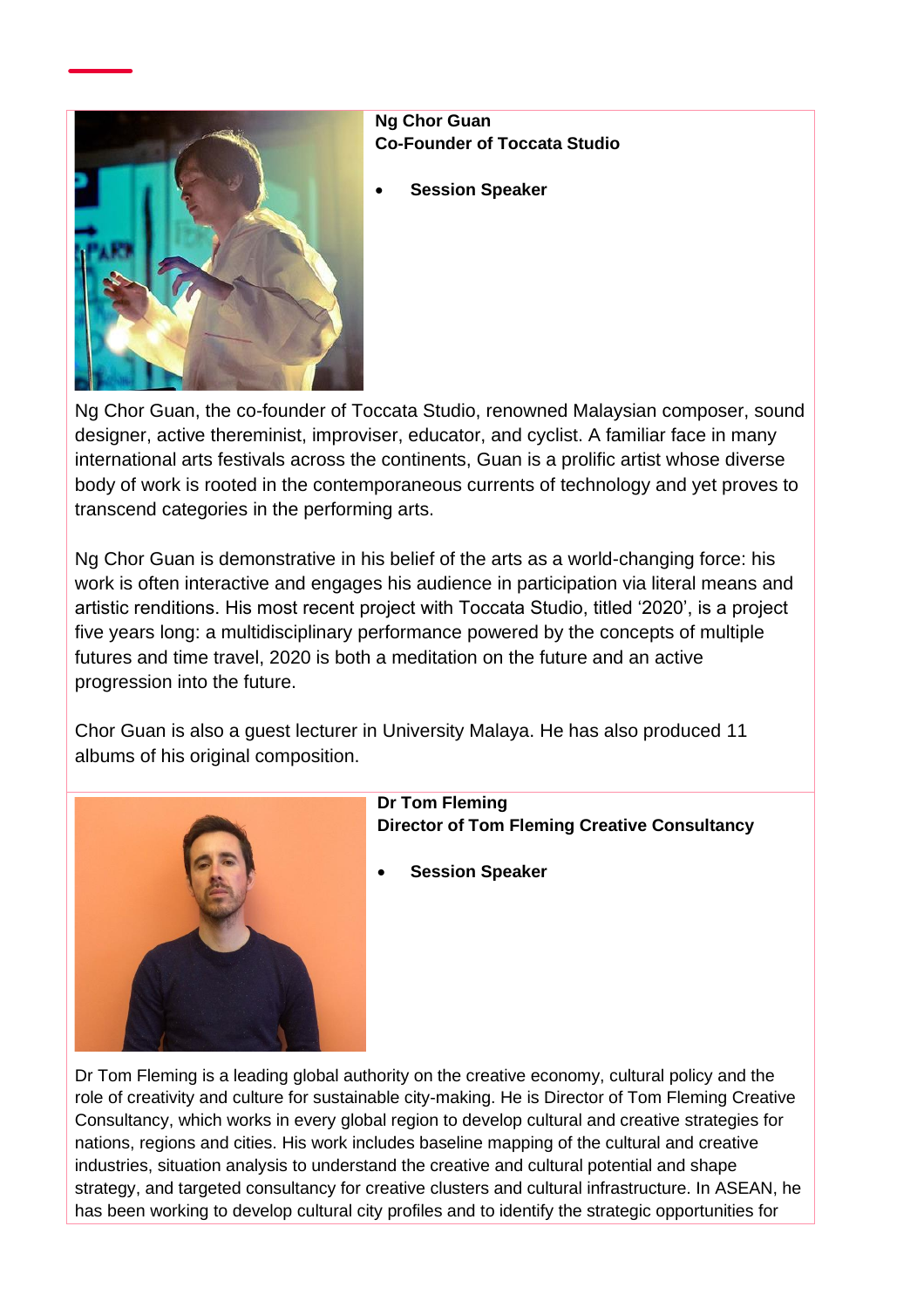culture and the creative industries to drive a new era of sustainable city-making. He has also led a range cultural and creative industries strategy work in Vietnam, Malaysia, Philippines, Singapore, Thailand and Indonesia.



**Dr Ann Lee Playwright and Researcher**

•**Session Speaker**

Born in Tawau, Malaysia, Ann Lee is an award-winning playwright, and researcher.

Her most recent play, 'Tarap Man' is in *Southeast Asian plays* (Aurora Metro, 2016) and other writing for the stage is in *Sex, Stage and State* (Parama Adhi Perkasa, 2011). Her last selfpenned and performed piece was 'Missing: Launch of the Lucy A Iskandar Archives of Tolerance' (Five Arts Centre, 2014). Ann completed her PhD in Southeast Asia Studies at the National University of Singapore and is writing a book on political humour based on her thesis, *Outbreaks of satire: A political epidemiology of dissent in theatre, television and social media memes (Malaysia and Indonesia, 1989-2018).* She has been a supervising researcher of the Censorship Chronology at [www.myartmemoryproject.com](http://www.myartmemoryproject.com/) which documents censorship and related controversies in Malayan/Malaysian arts and culture since the 1940s.

She has taught 'Cinema and Society in Southeast Asia' at Open University, Malaysia and is currently External Advisory Committee member at Sunway University (Creative Arts and Media). Ann is a past fellow of the Asia Leadership Fellow Program (Japan Foundation and International House of Japan) and a founding protem committee member of PEN Malaysia. She also holds a MSc in History of Science, Medicine and Technology (Oxon).



#### **Lee Jia-Ping Founder of Pollin8**

• **Session Speaker**